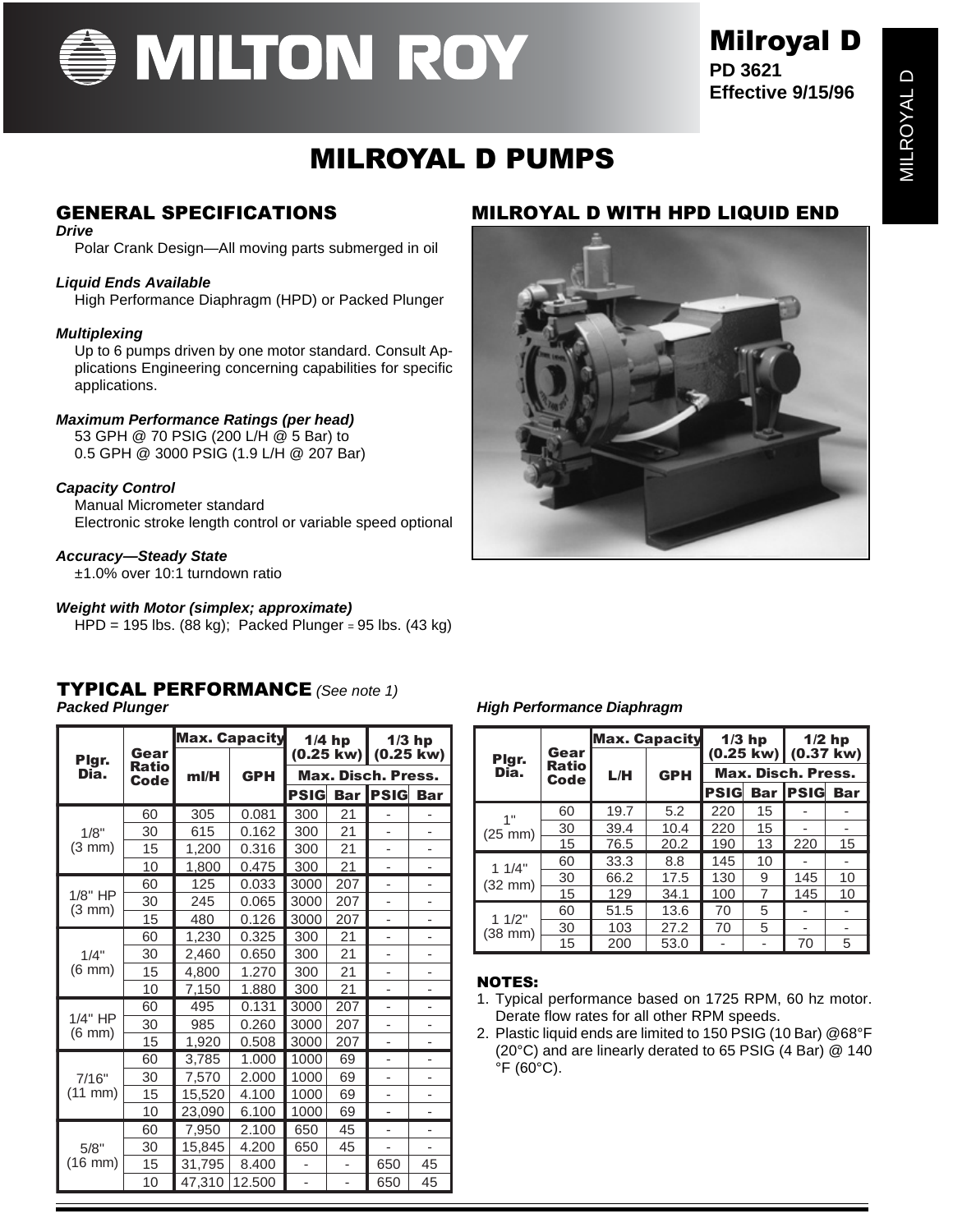Milroyal D PD 3621 Effective 9/15/96



**MILROYAL D** MILROYAL D

#### PACKED PLUNGER MODEL CODE



#### NOTES:

- \* 1/4" & 1/8" plunger diameters are only available in Alloy 20 and Plastic liquid end materials and with packing lube NN.
- † Packing/plunger material code CC is only available with 1/8" and 1/4" plungers. Packing/plunger material code BR is only available with 7/16" & 5/8" plungers.
- ‡ 7/16" & 5/8" plunger diameters are only available in 316 SS and Alloy 20 liquid end materials. Ceramic balls with tungsten carbide seats are available on 7/16" & 5/8" plunger diameter pumps with 316 SS liquid end (for slurry service).

#### HIGH PERFORMANCE DIAPHRAGM (HPD) MODEL CODE



#### NOTES:

- Plastic liquid ends are available with double ball checks only.
- † Rupture detection options C5, SN, and SE are only available on metallic liquid ends.
- Ceramic balls with tungsten carbide seats are available on 316 SS liquid ends (for slurry service).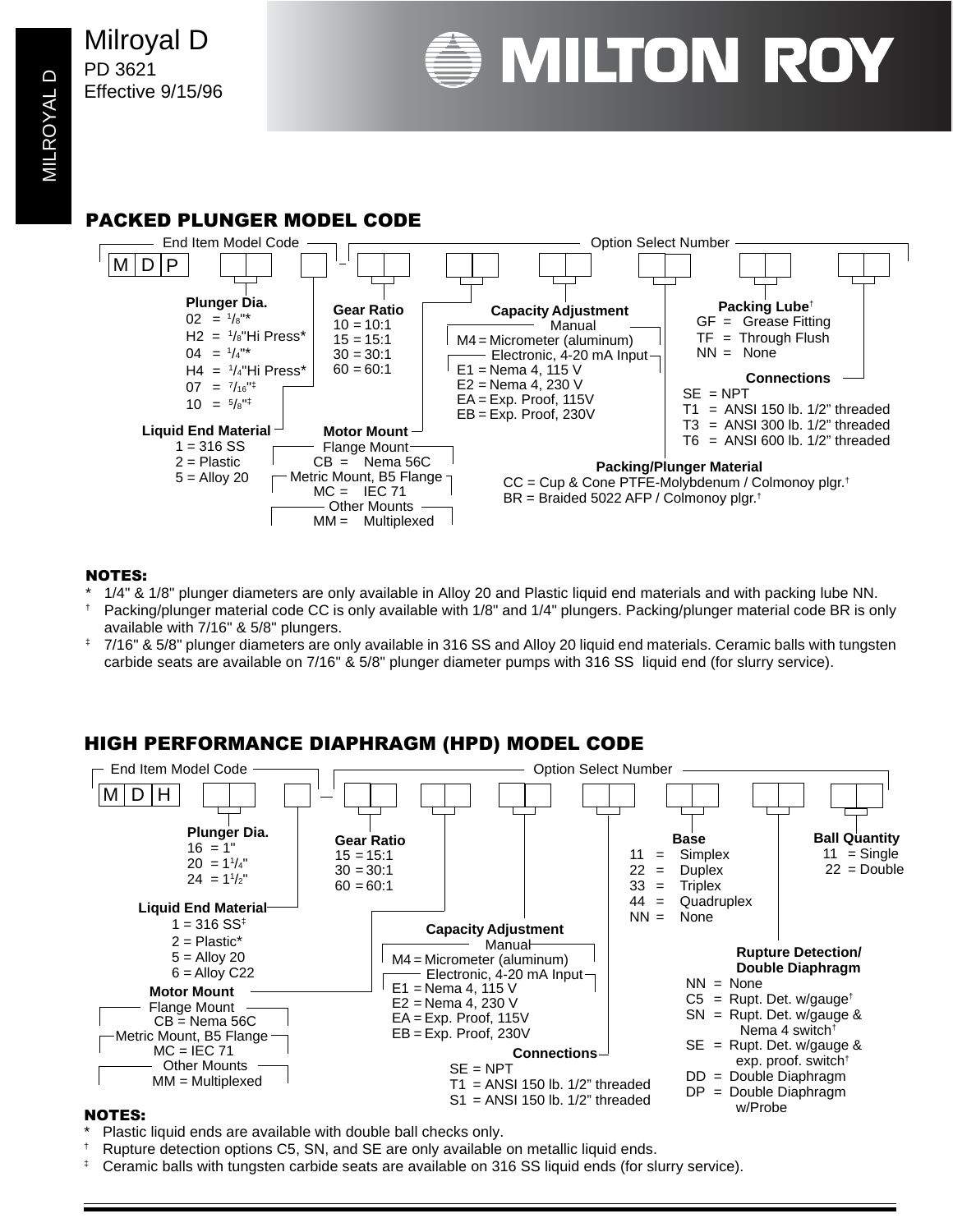

### Milroyal D PD 3621 Effective 9/15/96

#### MATERIALS OF CONSTRUCTION

#### **Packed Plunger Liquid End**

| Material<br>of Construction | <b>Liauid End</b> | <b>Ball Checks</b> | <b>Ball Seats</b> | <b>Plunger</b> | <b>Cartridge</b><br><b>Body</b> | <b>Packing</b> | Gland<br>Cap |
|-----------------------------|-------------------|--------------------|-------------------|----------------|---------------------------------|----------------|--------------|
| <b>Plastic</b>              | PVC.              | Sapphire           | <b>PVC</b>        | Ceramic        | <b>PVC</b>                      | <b>PTFE</b>    | <b>PVC</b>   |
| Allov 20                    | Allov 20          | Allov 20 ±         | Allov 20          | Colmonoy       | Allov <sub>20</sub>             | <b>PTFE</b>    | Alloy 20     |
| 316 SS                      | 316 SS            | 316 SS             | 316 SS            | Colmonov       | 316 SS                          | <b>PTFE</b>    | 316 SS       |

#### NOTES:

‡ Ball checks in high pressure liquid end are sapphire.

#### **High Performance Diaphragm (HPD)**

| <b>Material</b><br>of Construction | <b>Diaphragm</b> | <b>Diaphragm</b><br>Head | <b>Port</b><br><b>Connection</b> | <b>Ball Seat</b>      | <b>Ball Check</b> | <b>Ball</b><br><b>Guide</b> |
|------------------------------------|------------------|--------------------------|----------------------------------|-----------------------|-------------------|-----------------------------|
| 316 SS                             | PTFE/Elastomer   | 316 SS<br>$CF-8M*$       | 316 SS<br>$CF-8M*$               | 316 SS                | 316 SS            | 316 SS<br>$CF-8M*$          |
| Alloy 20                           | PTFE/Elastomer   | 20CB-3<br>$CN-7M+$       | 20CB-3<br>$CN-7M+$               | 20CB-3                | 20CB-3            | 20CB-3<br>$CN-7M1$          |
| Plastic                            | PTFE/Elastomer   | <b>PVC</b>               | <b>PVC</b>                       | <b>PVC</b>            | Ceramic           | <b>PVC</b>                  |
| Alloy C <sub>22</sub>              | PTFE/Elastomer   | Alloy C22<br>$CX2MW$ $t$ | Alloy C22<br>$CX2MW$ $t$         | Alloy C <sub>22</sub> | Alloy C276        | Alloy C22<br>$CX2MW$ $t$    |

#### NOTES:

- CF-8M is the cast equivalent to wrought 316 SS.
- † CN-7M is the cast equivalent to wrought 20CB-3.
- ‡ CX2MW is the cast equivalent to wrought Alloy C22.

#### DRIVE DIMENSIONS



#### Base (shown as dotted lines) supplied only with HPD liquid end.

**Side View Top View**